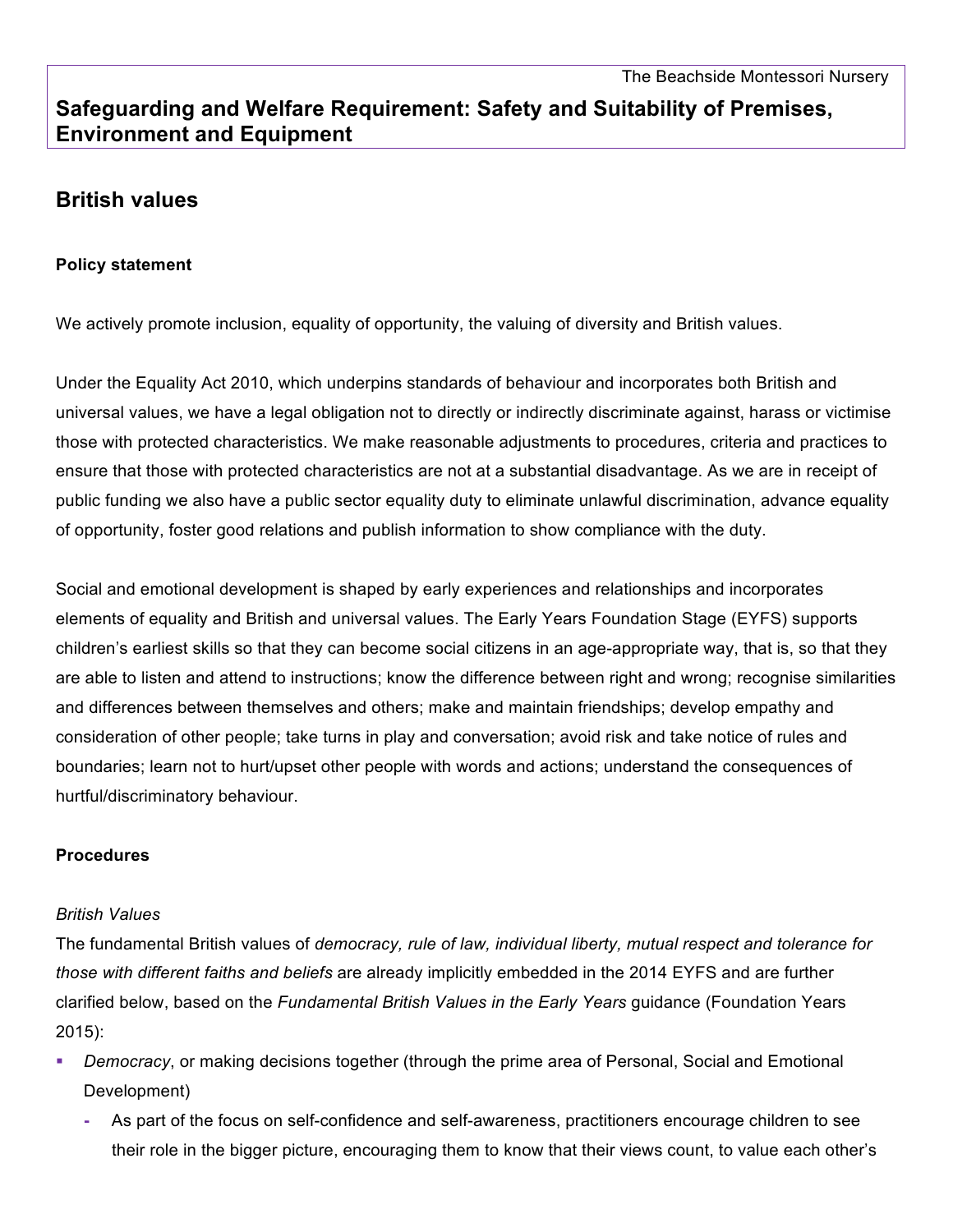views and values, and talk about their feelings, for example, recognising when they do or do not need help.

- **-** Practitioners support the decisions that children make and provide activities that involve turn-taking, sharing and collaboration. Children are given opportunities to develop enquiring minds in an atmosphere where questions are valued.
- *Rule of law*, or understanding that rules matter (through the prime area of Personal, Social and Emotional Development)
	- **-** Practitioners ensure that children understand their own and others' behaviour and its consequence.
	- **-** Practitioners collaborate with children to create rules and the codes of behaviour, for example, the rules about tidying up, and ensure that all children understand rules apply to everyone.
- § *Individual liberty***, or** freedom for all (through the prime areas of Personal, Social and Emotional Development, and Understanding the World)
	- **-** Children should develop a positive sense of themselves. Staff provide opportunities for children to develop their self-knowledge, self-esteem and increase their confidence in their own abilities, for example through allowing children to take risks on an obstacle course, mixing colours, talking about their experiences and learning.
	- **-** Practitioners encourage a range of experiences that allow children to explore the language of feelings and responsibility, reflect on their differences and understand we are free to have different opinions, for example discussing in a small group what they feel about transferring into Reception Class.
- § *Mutual respect and tolerance*, or treating others as you want to be treated (through the prime areas of Personal, Social and Emotional Development, and Understanding the World)
	- **-** Practitioners create an ethos of inclusivity and tolerance where views, faiths, cultures and races are valued and children are engaged with the wider community.
	- **-** Children should acquire tolerance, appreciation and respect for their own and other cultures; know about similarities and differences between themselves and others, and among families, faiths, communities, cultures and traditions.
	- **-** Practitioners encourage and explain the importance of tolerant behaviours, such as sharing and respecting other's opinions.
	- **-** Practitioners promote diverse attitudes and challenge stereotypes, for example, sharing stories that reflect and value the diversity of children's experiences and providing resources and activities that challenge gender, cultural or racial stereotyping.
- § *In our setting it is not acceptable to:*
	- **-** actively promote intolerance of other faiths, cultures and races
	- **-** fail to challenge gender stereotypes and routinely segregate girls and boys
	- **-** isolate children from their wider community
	- **-** fail to challenge behaviours (whether of staff, children or parents) that are not in line with the fundamental British values of democracy, rule of law, individual liberty, mutual respect and tolerance for those with different faiths and beliefs